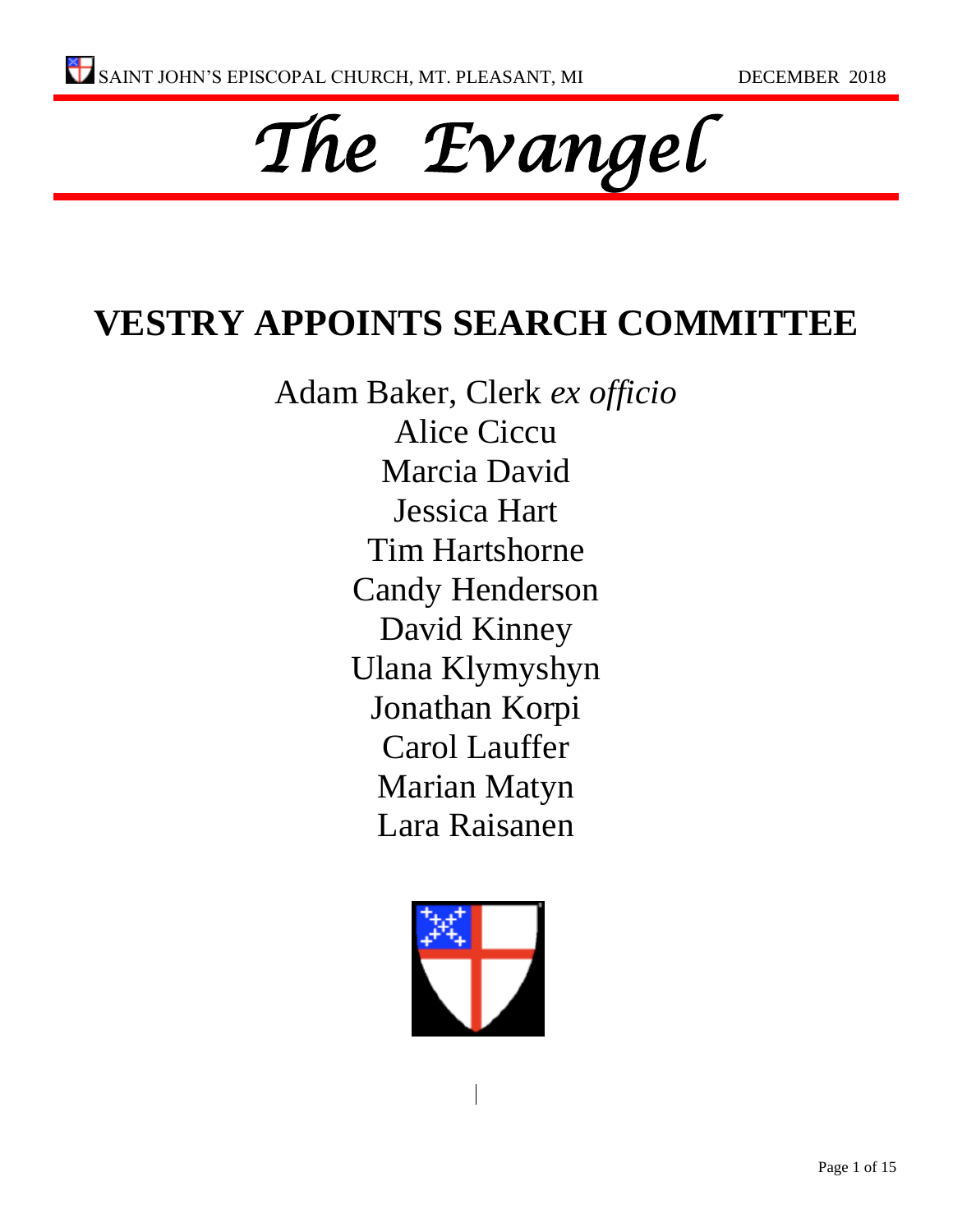# $\sum_{n=1}^{\infty}$  SAINT JOHN'S EPISCOPAL CHURCH, MT. PLEASANT, MI DECEMBER 2018



**Remember Our Homebound Members** Stop by to visit or drop a card to our parish members who are homebound.

**Alma Dickerson** 461 E. Wing Rd., Mt. Pleasant 772-2516.

**Al Neal** Maplewood, 1945 Churchill Blvd. Mt. P - 773-6172

#### **St. John's Prayer Group**

The 16 members of the Prayer Group offer petitions daily for the church and for specific requests. All parishioners are welcome to become members of



the Prayer Group or to submit requests by calling Sandy Wood, 773-9326, Martha Rarick, 773-7510, or the church office at 773-7448.



#### **Home Communion**

Just a reminder: you should let the parish office know if you are ill and wish to receive communion or a visit from either the clergy or a Lay Eucharistic Minister.



| Lois Klumpp           | $\overline{2}$ |
|-----------------------|----------------|
| Andy Brockman         | 4              |
| Diane Benn            | 6              |
| Marcia David          | 6              |
| <b>Jim Thurston</b>   | 8              |
| <b>Elliott Parker</b> | 13             |
| James Wilson          | 13             |
| Emma Dyer             | 15             |
| Mary Ellen Cochrane   | 19             |
| Jane Gilmore          | 19             |
| Rene Babcock          | 20             |
| <b>Robin Mower</b>    | 21             |
| <b>Harriett White</b> | 24             |
| Doris Sherwood        | 25             |
| Patricia DeLong       | 30             |
|                       |                |



Neil and Robin Mower 17

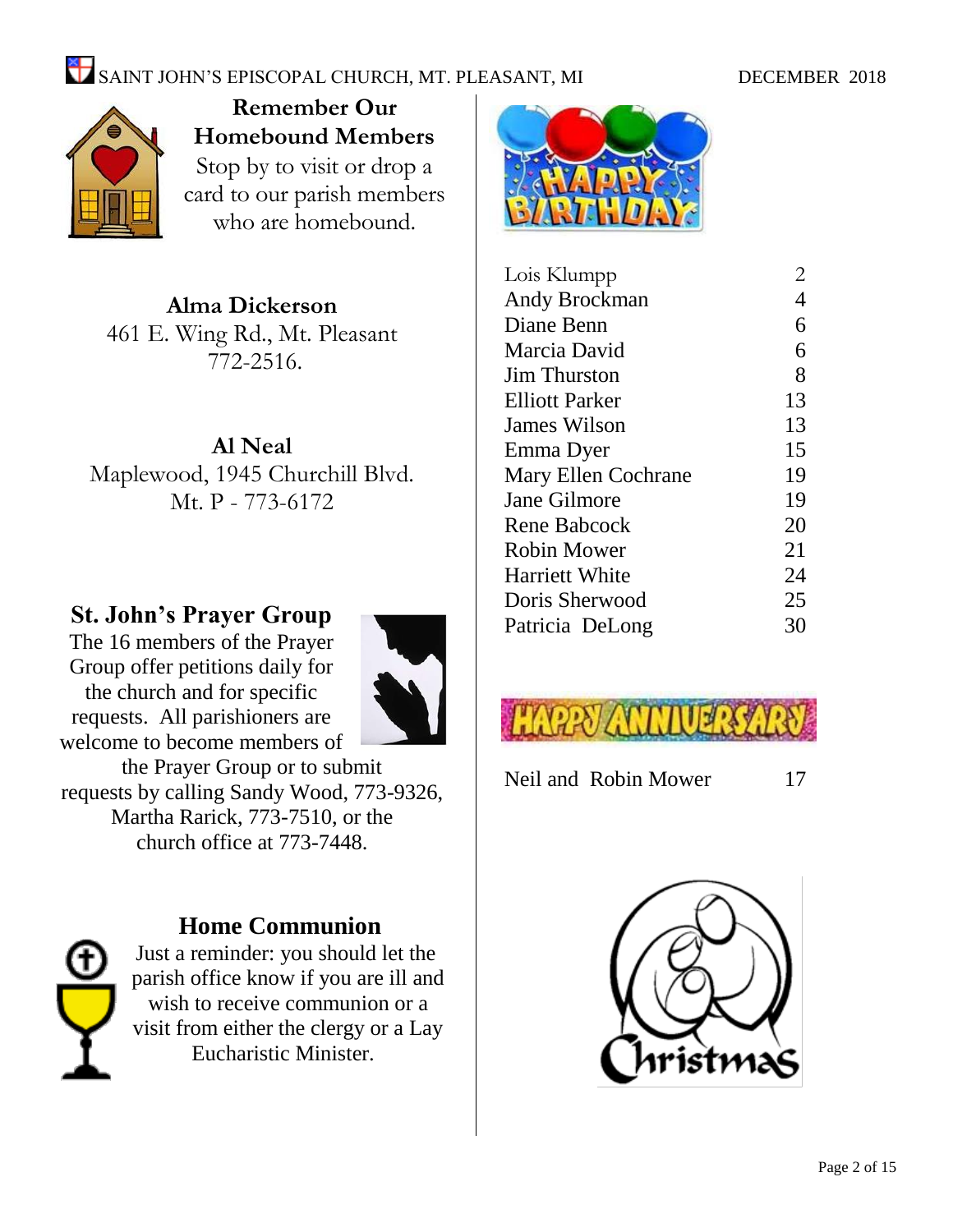# Outside the Tent

First snow! The flakes so few, so light, Remake the world in solid white. All bundled up, we feel as if We were fat penguins, warm and stiff. Downtown, the stores half split their sides, And mother brings home things she hides. Old carols peal, the dusk is dense, There is a mood of sweet suspense. The shepherds wait, the king, the tree— All wait for something yet to be, Some miracle, and then it's here, Wrapped up in hope— another year!

#### John Updike

Friends gave Charlie *A Child's Calendar* when he was an infant. The book is an unappreciated gem, with a poem for each month of the year. Charlie and I read it so often that we knew every poem by heart. Now I can rattle off only "November"—our grace at Thanksgiving dinner—and "December." I know that I have shared with you both of those poems, but I do so again because together they reflect my spiritual life as I give thanks for many blessings, then, after a Sunday of bowing to Christ the King, wrap myself in the expectation of the birth of Jesus. The Advent wreath—its greens gathered from our garden—the candles flickering in early darkness, the houses and sheds along our alley bold white planes against the deep winter sky: these earthly images warm me to the core, softening my sadness at the coming of winter.

I sat down with the Updike as I worked on this column, and once again his deft writing gave me hope for the new year, the long winter. Hear the opening of "January.'

> The days are short, the sun a spark hung thin between the dark and dark.

Five years ago, to cope with those short days, I challenged myself to write a daily haiku reflecting on the view out my windows. I wrote faithfully for two months, producing only twenty haiku that I have kept, but the exercise gave purpose to my day. Upstairs in my study I watched the woodpeckers foraging up and down the tulip poplar. There was a low branch—now pruned away—where birds occasionally rested in their coming and goings. On one of those

days I watched a cooper's hawk perched on that branch, his eyes gleaming as he watched for smaller birds and other tasty creatures. Though that branch is dead and gone, I always think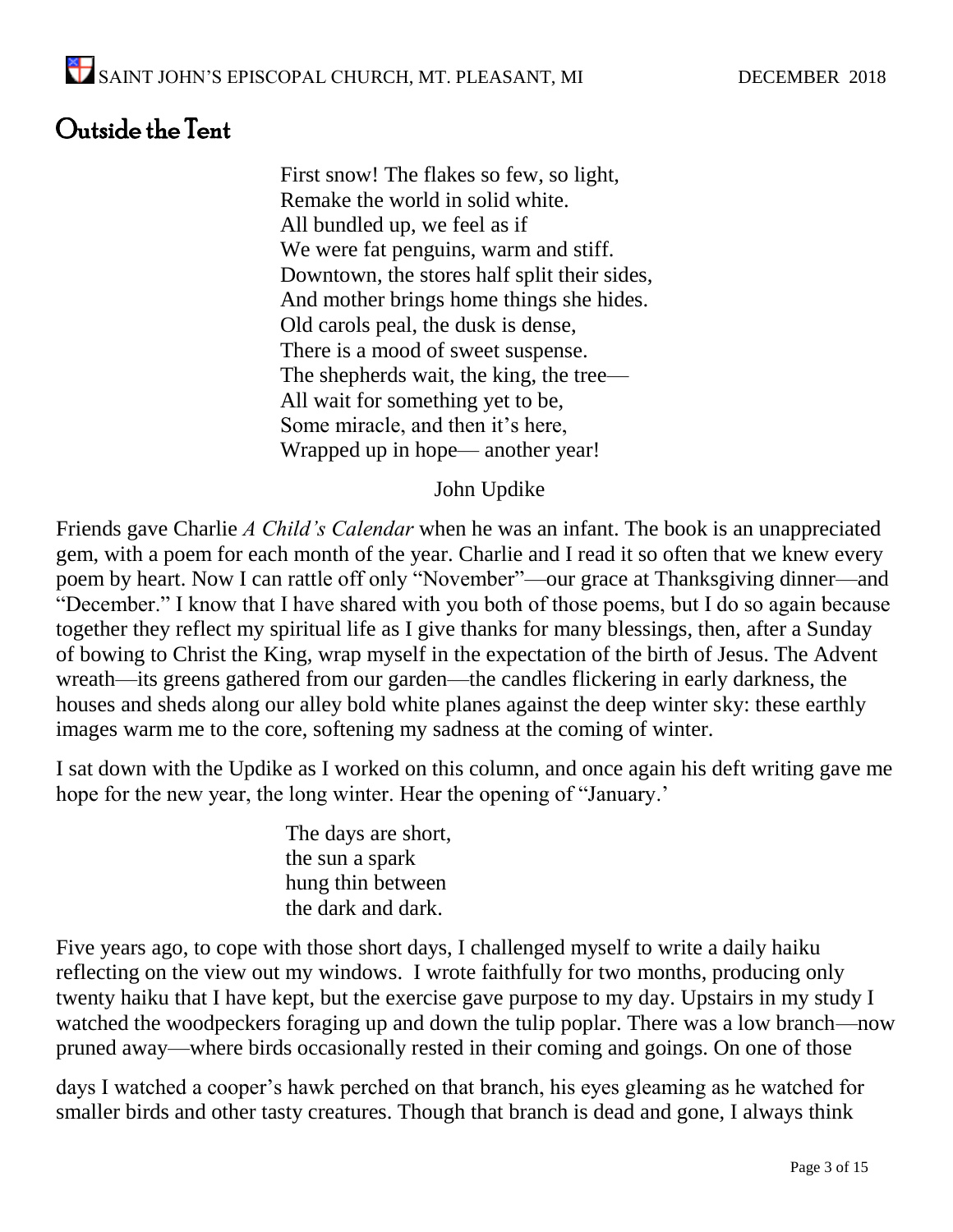ofthat hawk when I look out my window. And the downy woodpecker? He was there a few minutes ago.

A few days ago I filled the bird feeders for the first time this season. They remained strangely silent until this morning, when a junco pecked for a while at the wild bird feed, then flew to the nearby shrub that is the launching pad for all our winter birds. I was happy to see her, my winter companion, the harbinger of spring to come.

> Nun-like, cloaked in grey, bending toward icy seed pods: hush of new year's dawn.

Peace to you in this season of peace and hope, Nancy

St. John's Family: Many thanks for your birthday greetings and song, and for the beautiful (and delicious) cake at coffee hour. You really lighted up my venture into the 70s! Love to you all, Nancy

# **Christmas Flowers an Greens**

This year we are asking for contributions for greens and flowers to decorate the church and enhance our worship. These contributions may be made as a memorial or as a thank offering and will be included in the Christmas Eve and Christmas Day bulletins. This form **MUST** be placed in the Sunday offering plate or in the church office by **Monday December 16!**



 $\overline{\phantom{a}}$  , and the contract of the contract of the contract of the contract of the contract of the contract of the contract of the contract of the contract of the contract of the contract of the contract of the contrac

 $\overline{\phantom{a}}$  , and the contract of the contract of the contract of the contract of the contract of the contract of the contract of the contract of the contract of the contract of the contract of the contract of the contrac

### **\*\*PLEASE PRINT\*\***

I wish to contribute Christmas Flowers and greens

In \_\_\_\_\_\_\_ honor of, or \_\_\_\_\_\_\_\_\_\_ in memory of:

From: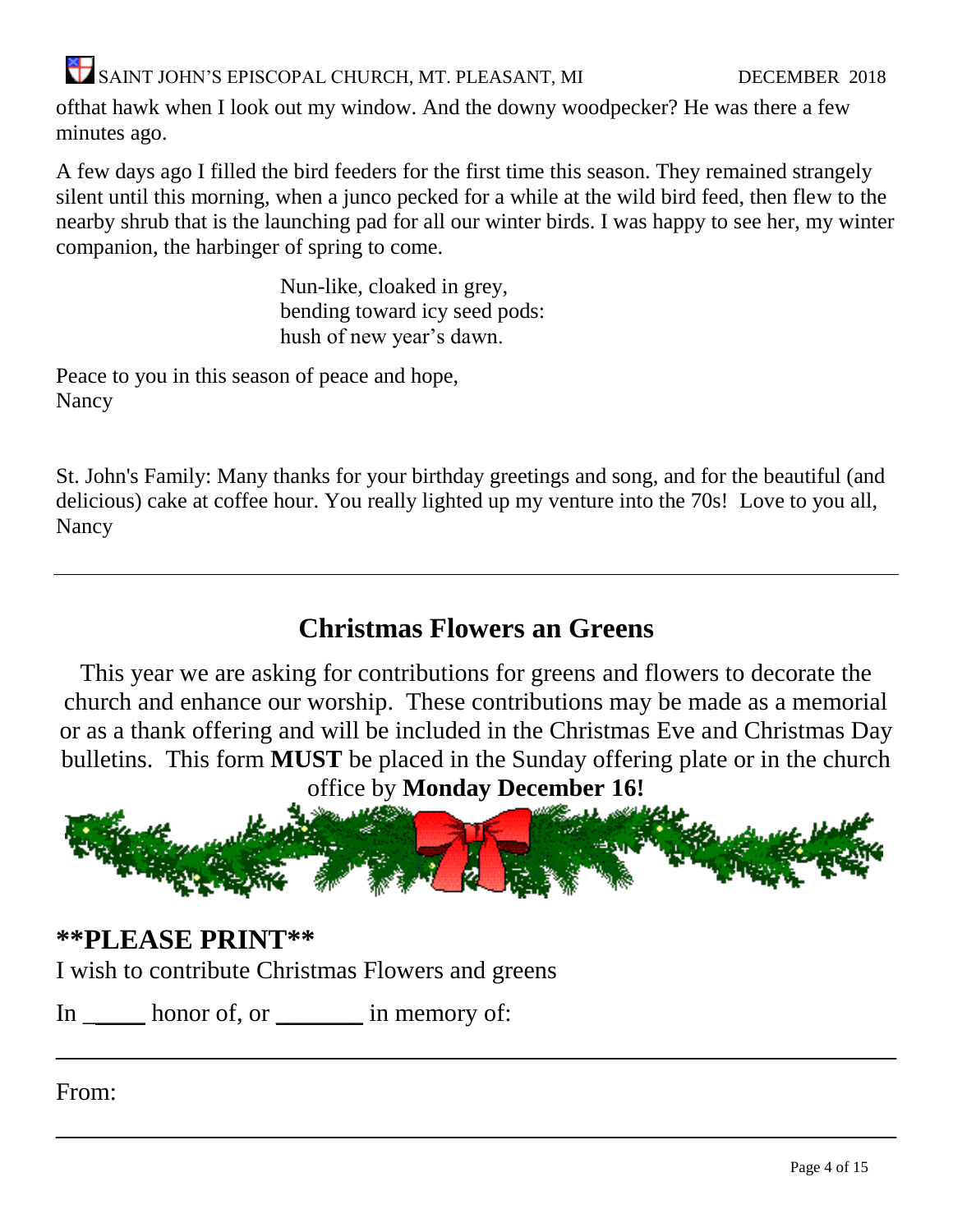# **Upcoming Advent and Christmas Events and Services**

#### **December 9, Advent 2**

5:00 p.m. Advent Lessons and Carols The Rev. Dn. Nandy Casey Fulton, Officiant

#### **December 16, Advent 3**

- 11:45 a.m. The Hanging of the Greens (After Coffee Hour)
- 2:00 p.m. Caroling to our Homebound Meet at the Parish House. After caroling, refreshments at Henry and Nancy Fultons, 807 S. University

# **December 24, Christmas Eve**

ONE SERVICE

7:00 p.m. Choral Eucharist

### **December 25, Christmas Day**

9:00 a.m. Holy Eucharist (said) The Rev. Sr. Diane Stier, Celebrant

### **December 30, Christmas 1**

ONE SERVICE 9:00 a.m. Holy Euchrist with Carols



 Mark Your Calendar! St. John's ANNUAL MEETING will be held on Sunday, January 27, 2019 after ONE service at 9:00 a.m. Your presence is VERY important!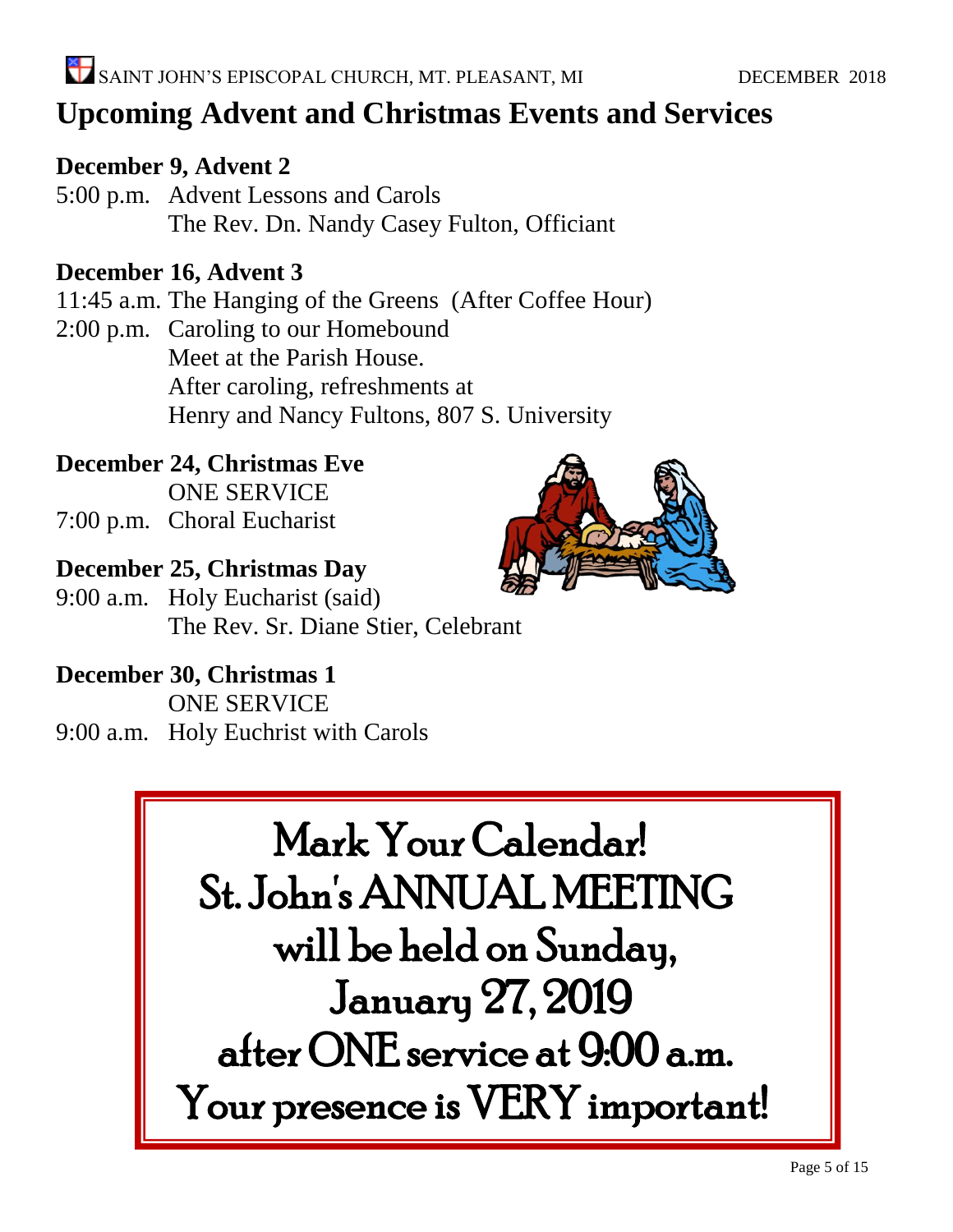

*CENTER FOR CHRISTIAN SPIRITUALITY* **St. John's Episcopal Church 206 W. Maple Street, Mt. Pleasant, MI 48858 [centerforchristianspirituality@yahoo.com](mailto:centerforchristianspirituality@yahoo.com)**

#### 18 November 2018

Have you ever imagined journeying to the center of your soul by walking a meandering path in silence? This was the mythological journey of ancient Greeks and Celts and the literal pathway of medieval Christians. The floor of the French cathedral at Chartres built in the late 12<sup>th</sup> and early 13<sup>th</sup> centuries is a labyrinth.

On Saturday, December  $8<sup>th</sup>$ , from 9 am to 6 pm, The Center for Christian Spirituality will be offering St. John's and the larger Mt. Pleasant community a free opportunity to experience the labyrinth in our own community. The experience of "walking the labyrinth" is a reflective and spiritual journey into one's own interior that calms, relaxes, and restores. That is the experience of several Board members who have walked the labyrinth in other places. The labyrinth unites the symbols of the spiral and the circle as one follows an ongoing path to the core of the structure -- and then back out into the world of everyday experience and responsibility. Unlike a maze, there is no getting lost or running into a roadblock. The journey is continuous. For many this is a deeply prayerful experience that opens up new pathways for experiencing oneself and the Divine.

The Center for Christian Spirituality thought it might be an ideal experience of gently re-centering ourselves as we prepare for Christmastide, reminding us that Advent is a season of "waiting in joyful hope." For so many of us Advent has become fraught with a sense of overwhelming and frenetic activity: baking, shopping, the wrapping of presents, a rich round of Christmas parties and celebrations, card exchanges, comprehensive 2018 narratives accounting for a year of adventure and change, and holiday decorating. Many of us also celebrate mini-Christmases with various parts of our extended families. The labyrinth may be a rewarding hour of gentle and deliberate interruption of so much busyness to help us recall the simple story at the heart of the feast. It is also a journey of healing that may be a spiritual gift we give to ourselves and our families. We have invited CMU students to walk the labyrinth, too, just as they prepare for the tense exam period.

In our contemporary time, labyrinths are often located at spiritual sites and places of healing. They are exterior and interior structures constructed in stone, turf, brick, canvas, rock, concrete, and terrazzo. There are labyrinths at St. Paul Lutheran Church, Greenville (Montcalm County); Trinity United Methodist Church, Orchard Hill Church in Grand Rapids and Holy Trinity Episcopal, Wyoming (Kent County). Meijer Gardens in Grand Rapids has a labyrinth amidst a sculpture garden. Weber Retreat Center of the Catholic Adrian Dominican Sisters in Lenawee County has a labyrinth for retreatants. So too does the Cancer Center at St. Mary's Hospital, Grand Rapids; theirs is for mending body and spirit. An exterior labyrinth fashioned in aromatic lavender can be found in Mears (Oceana County), one mile from Silver Lake and Lake Michigan.

The canvas labyrinth that will cover the floor of St. John's Parish Center is on loan to us and ideally fits our floor space. Bring comfortable socks for walking. Come enjoy the experience with old and new friends. For more information, contact St. John's at 610-773-7448, Mondays through Thursdays, 9-1, or Laura Cochrane.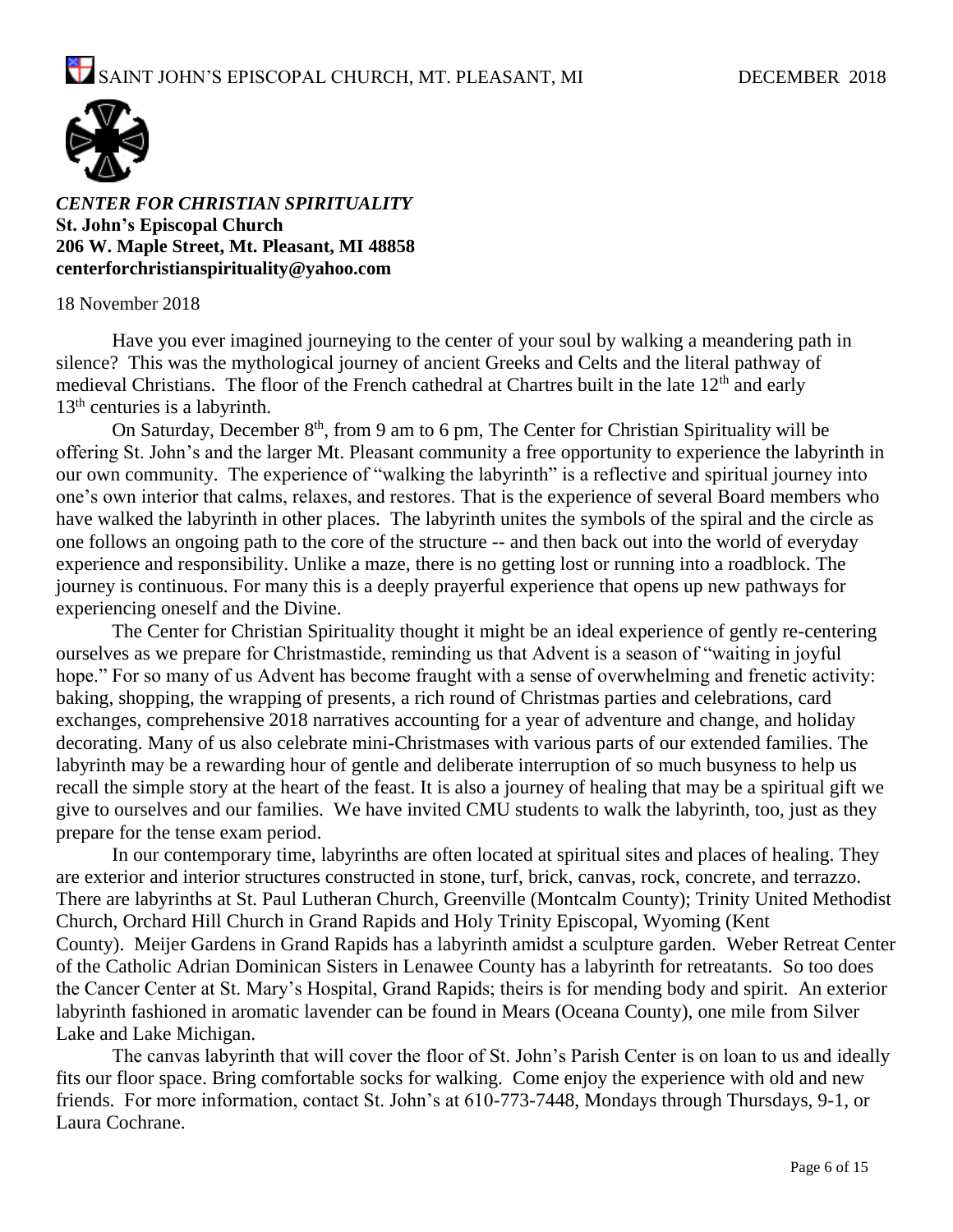

# *December 2018 Sunday Lay Ministry*

| <b>DATE</b>                                                                                          | <b>LESSONS</b>                | <b>PRAYERS</b>      | <b>GREETERS</b>    | <b>COFFEE</b><br><b>HOUR</b><br><b>HOSTS</b> | <b>ACOLYTES</b>       | <b>ALTAR</b><br><b>GUILD</b> |
|------------------------------------------------------------------------------------------------------|-------------------------------|---------------------|--------------------|----------------------------------------------|-----------------------|------------------------------|
| <b>December</b>                                                                                      | 8:00 a.m.                     | 8:00 a.m.           |                    |                                              |                       |                              |
| 2                                                                                                    | Martha Rarick                 | Peg Hicks           | Tom and            | Colin, Anne,                                 | Adam Baker            | Pamela                       |
|                                                                                                      | 10:00 a.m.                    |                     | Mary Ellen         | and Matthew                                  |                       | Dingman and                  |
| <b>Advent 1</b>                                                                                      | Mary Ellen                    | 10:00 a.m.          | Cochrane           | Alton                                        |                       | Peg Hicks                    |
|                                                                                                      | Cochrane                      | Mary Kiesgen        |                    |                                              |                       |                              |
|                                                                                                      | Lectionary: Jeremiah 33:14-16 | Psalm 25:1-9        |                    | 1 Thessalonians 3:9-13                       | Luke 21:25-36         |                              |
| <b>December</b>                                                                                      | 8:00 a.m.                     | 8:00 a.m.           |                    |                                              |                       |                              |
| 9                                                                                                    | <b>Barbara</b>                | Martha Rarick       | Rod Leslie and     | Ralph Baber                                  | Matthew               | Pamela                       |
|                                                                                                      | Sheperdigian                  |                     | Marian Matyn       | and Karen                                    | Kinney                | Dingman and                  |
| <b>Advent 2</b>                                                                                      | 10:00 a.m.                    | 10:00 a.m.          |                    | Varanauskas                                  |                       | Peg Hicks                    |
|                                                                                                      | <b>Tom Cochrane</b>           | Sandy Wood          |                    |                                              |                       |                              |
|                                                                                                      | Lectionary: Baruch 5:1-9      | or Malachi 3:1-4    | Philippians 1:3-11 | Luke 3:1-6                                   | Canticle 4 or 16      |                              |
| <b>December</b>                                                                                      | 8:00 a.m.                     | 8:00 a.m.           |                    |                                              |                       |                              |
| 16                                                                                                   | <b>Jim Thurston</b>           | Jim Thurston        | Colin, Anne,       | <b>Sharon Bolton</b>                         | Emma                  | Ella Jo Regan                |
|                                                                                                      | 10:00 a.m.                    |                     | and Matthew        | and Elizabeth                                | Dingman               | and David                    |
| <b>Advent 3</b>                                                                                      | Jennifer                      | 10:00 a.m.          | Alton              | <b>Brockman</b>                              |                       | Shirley                      |
|                                                                                                      | Dingman                       | Henry Fulton        |                    |                                              |                       |                              |
|                                                                                                      | Lectionary: Zephaniah 3:14-20 | Canticle 9          | Philippians 4:4-7  |                                              | Luke 3:7-18           |                              |
| <b>December</b>                                                                                      | 8:00 a.m.                     | 8:00 a.m.           |                    |                                              |                       |                              |
| 23                                                                                                   | <b>Steve</b>                  | Peg Hicks           | Need 2             | Clancy and                                   | Rex Dingman           | Ella Jo Regan                |
|                                                                                                      | Berkshire                     | 10:00 a.m.          | Volunteers         | Pat Celong                                   |                       | and David                    |
| <b>Advent 4</b>                                                                                      | 10:00 a.m.                    | Nancy               |                    |                                              |                       | Shirley                      |
|                                                                                                      |                               | Hartshorne          |                    |                                              |                       |                              |
|                                                                                                      | Lectionary: Micah 5:2-5a      | Psalm 80:1-7        | Hebrews 10:5-10    |                                              | Luke 1:39-45, (46-55) |                              |
| <b>December</b>                                                                                      | 9:00 a.m.                     |                     | Ulana              | Bring you                                    |                       | Ella Jo Regan                |
| 30                                                                                                   | Nancy                         | $9:00$ a.m/         | Klymyshyn          | leftover                                     | Jonathan              | and David                    |
|                                                                                                      | Hartshornd                    | <b>Henry Fulton</b> | and Lynne          | Holiday                                      | Korpi                 | Shirley                      |
| 1 Christmas                                                                                          |                               |                     | L'Hommedieu        | goodies!                                     |                       |                              |
| Isaiah 61:10-62:3<br>Psalm 147 or 147:13-2<br>Galatians 3:23-25; 4:4-7<br>John 1:1-18<br>Lectionary: |                               |                     |                    |                                              |                       |                              |
| <b>January</b>                                                                                       | 8:00 a.m.                     | 8:00 a.m.           |                    |                                              |                       |                              |
| 6                                                                                                    | Martha Ririck                 | Peg Hicks           | Clancy and         | David and                                    | Adam Baker            | Pamela                       |
|                                                                                                      | 10:00 a.m.                    | 10:00 a.m.          | Pat DeLong         | Jennifer                                     |                       | Dingman and                  |
| <b>Epiphany</b>                                                                                      | Joan Kadler                   | Mary Kiesgen        |                    | Dingman                                      |                       | Harriett White               |
| 1                                                                                                    |                               |                     |                    |                                              |                       |                              |
|                                                                                                      | Lectionary: Isaiah 60:1-6     | Psalm 72:1-7,10-14  |                    | Ephesians 3:1-12                             | Matthew 2:1-12        |                              |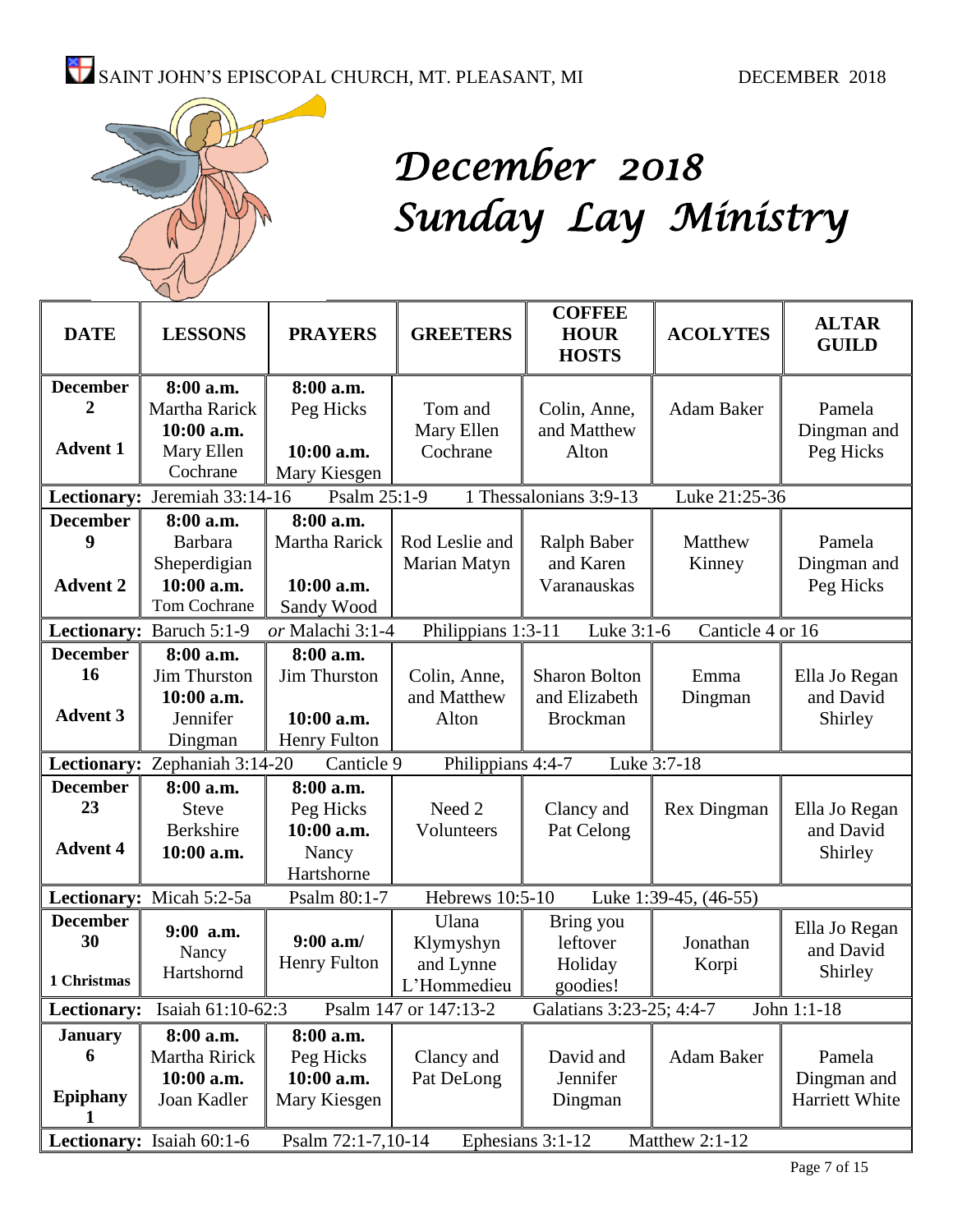

# DECEMBER 2018 at St. John's Episcopal Church. For updates, visit the Parish Website and click on "Calendar"

| Sunday                     | Monday               | Tuesday             | Wednesday | Thursday        | Friday               | Saturday |
|----------------------------|----------------------|---------------------|-----------|-----------------|----------------------|----------|
| $\overline{2}$<br>Advent 1 | 3                    | $\overline{4}$      | 5         | 6               | $\overline{7}$       | 8        |
| 8 a Holy Eucharist         | 9:30 a.m. Staff      | 10 a.m. Tai Chi     |           |                 | Office Closed        |          |
| 9 a Sunday School          | Meeting              |                     |           | 10 a.m. Tai Chi |                      |          |
| 10 a Choral Eucharist      | 12 Noon DOK          | 5:3-p.m. Yoga       |           |                 |                      |          |
| 10 a Pine River            | 4 p.m.               | 7 p.m.              |           | 5:30 p.m.       |                      |          |
| 5 p. Holy Euchars at       | <b>Music Meeting</b> | Compassionate       | 6:30 p.m. | Choir Rehersal  |                      |          |
| Emmaus                     | 5:30 a.m.EfM         | Friends             | Yoga      |                 |                      |          |
| 5 p Yoga                   |                      |                     |           |                 |                      |          |
| $\overline{9}$<br>Advent 2 | 10                   | 11                  | 12        | 13              | 14                   | 15       |
| 8 a Holy Eucharist         |                      |                     |           |                 | <b>Office Closed</b> |          |
| 9 a Sunday School          | 4 p.m.               | 10 a.m. Tai Chi     |           | 10 a.m. Tai Chi |                      |          |
| 10 a Choral Eucharist      | <b>Music Meeting</b> |                     |           |                 |                      |          |
| 10 a Pine River            |                      | 5:30 p.m. Yoga      |           | 5:30 p.m.       |                      |          |
| 11:30 Vestry Meeting       | 5:30:p.m. EfM        |                     | 6:30 p.m. | Choir Rehersal  |                      |          |
| 5 p. Holy Euchars at       |                      |                     | Yoga      |                 |                      |          |
| Emmaus                     |                      |                     |           |                 |                      |          |
| 5 p Advent Lessons         |                      |                     |           |                 |                      |          |
| and Carols                 |                      |                     |           |                 |                      |          |
| Advent 3<br>16             | 17                   | 18                  | 19        | 20              | 21                   | 22       |
| 8 a Holy Eucharist         | <b>EVANGEL</b>       |                     |           |                 | <b>Office Closed</b> |          |
| 9 a Sunday School          | Deadline             | 10 a.m. Tai Chi     |           | 10 a.m. Tai Chi |                      |          |
| 10 a Choral Eucharist      |                      |                     |           |                 |                      |          |
| Hanging of the Greens      | 4 p.m.               |                     |           | 5:30 p.m.       |                      |          |
| 2 p m. Caroling            | <b>Music Meeting</b> | 5:30- p.m. Yoga     | 6:30 p.m. | Choir Rehersal  |                      |          |
| 5 p. Holy Euchars at       |                      |                     | Yoga      |                 |                      |          |
| Emmaus                     | 5:30p.m. EfM         |                     |           |                 |                      |          |
| 5 p Yoga                   |                      |                     |           |                 |                      |          |
| 23<br>Advent 4             | Christmas Eve<br>24  | Christmas Day<br>25 | 26        | 27              | 283                  | 29       |
| 8 a Holy Eucharist         |                      |                     |           |                 |                      |          |
| 9 a Sunday School          | <b>ONE</b> Service   | 9:00 a.m.           |           |                 |                      |          |
| 10 a Choral Eucharist      | 7:00 p.m.            | Holy Euicharist     |           |                 |                      |          |
| 10 a Pine River            | Choral Eucharist     |                     |           |                 |                      |          |
| 5 p. Holy Euchars at       |                      |                     |           |                 |                      |          |
| Emmaus                     | <b>Office Closed</b> |                     |           |                 |                      |          |
| 5 p Yoga                   | this Week            |                     |           |                 |                      |          |
| Christmas 1<br>30          | 31                   |                     |           |                 |                      |          |
| 9 a.m.Holy Eucharist       | <b>Office Closed</b> |                     |           |                 |                      |          |
| with Carols                | this Week            |                     |           |                 |                      |          |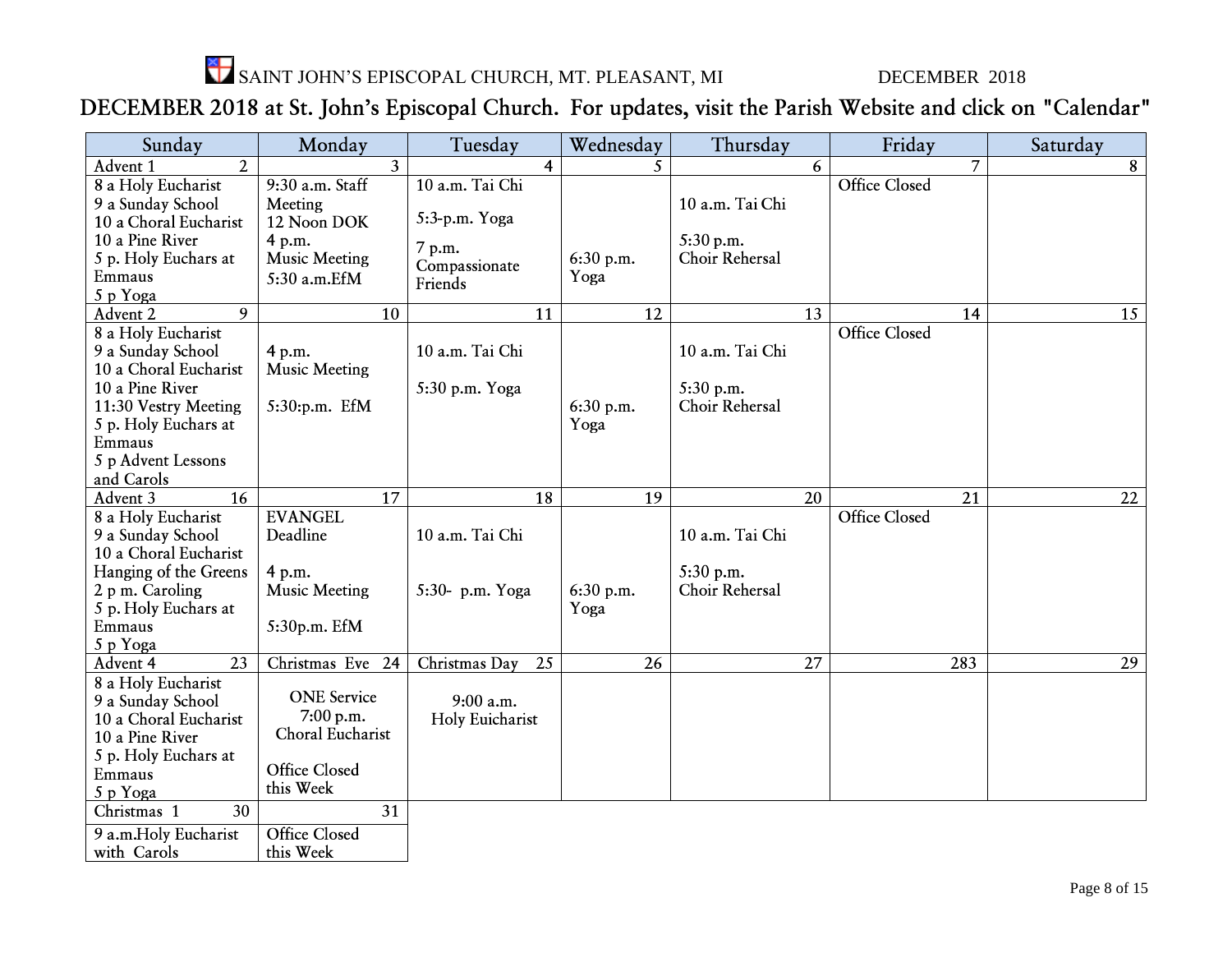**This is our Greeter/Coffee Hour Host Schedule—If you cannot serve on the date you were given, please exchange dates with someone else on the list and call the Parish Secretary at 773-7446**

**Greeters**



#### **November**

- David and Jennifer Dingman
- Ford and Pamela Dingman
- Joan Kadler and Mary Kiesgen
- David, Nancy, and Matthew Kinney

#### **December**

- Tom and Mary Ellen Cochrane
- Rod Leslie and Marian Matyn
- Colin, Anne, and Matthew Alton
- Need 2 volunteers!
- Ulana Klymyshyn and Lynne L'Hommedieu

#### **January 2019**

- Clancy and Pat DeLong
- David and Jennifer Dingman
- Ford and Pamela Dingman
- Joan Kadler and Mary Kiesgen

**Coffee Hour Hosts**



#### **November**

- Carol Lauffer and Lynne L'Hommedieu
- Rod Leslie and Marian Matyn
- Christi Brookes, D.J. and Misha Proctor
- Harriett White and Sandy Wood

#### **December**

- Colin, Anne, and Matthew Alton
- Ralph Baber and Karen Varanauskas
- Sharon Bolton and Elizabeth Brockman
- Clancy and Pat DeLong
- Bring your leftover Holiday goodies to share!

#### **January 2019**

- David and Jennifer Dingman
- Ford and Pamela Dingman
- Joan Kadler and Mary Kiesgen
- David, Nancy and Matthew Kinney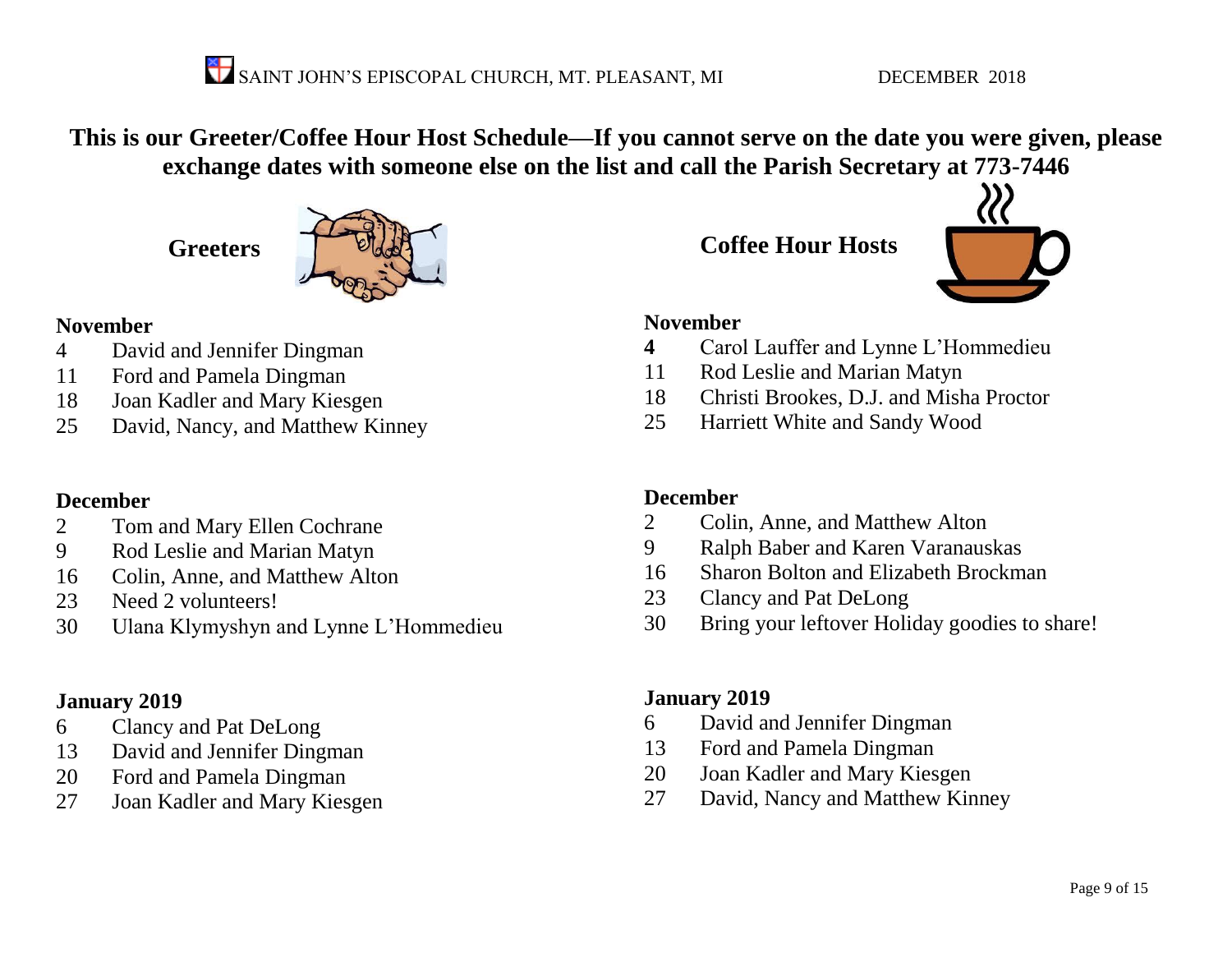#### **St. John's Episcopal Church Mount Pleasant, Michigan Vestry Meeting Minutes for Sunday, November 4, 2018**

Present: Tom Cochrane, Bernice Cole, Marcia David, Clancy DeLong, Nancy Herman-Kinney, Ulana Klymyshyn (Clerk *pro tempore*), Ella Jo Regan, David Shirley, Harriett White. Absent: Adam Baker (Clerk), Eric Vinciguerra.

- 1. The meeting was called to order with the *Prayer for a Vestry Meeting.*
- 2. Bernice Cole moved and Nancy Herman-Kinney seconded the approval of the minutes of the October 14, 2018, meeting; the minutes were approved.
- 3. David Shirley reported on the 144th Diocesan Convention held Nov. 2-3 at the Radisson Hotel and St. Paul's Episcopal Church in Lansing. The keynote speaker was The Rt. Rev. Robert C. Wright, Bishop of Atlanta. Three new members were elected to the Standing Committee, including Anne Davidson (lay member), St. Mark's, Goldwater; the Rev. Jodi Baron (clergy member), St. Philip's, Beulah; and the Rev. BJ Heyboer, St. John's, Fremont, and St. Mark's, Newaygo. Resolutions were passed, including:
	- the use of a new toolkit for assessing the strengths and weaknesses of parishes;
	- a requirement for annual parish audits;
	- a requirement that all diocesan and parish leaders and elected members of church committees attend

anti-racism training every three years;

• a year-long study to determine whether our Bishop should serve also as the Bishop Provisional of the Diocese of Eastern Michigan.

The Diocesan Office will move from Kalamazoo to Holy Trinity Episcopal Church in Wyoming, Mich., by Jan. 1, 2019. At the Convention Eucharist, Bishop Hougland received Jonathan Korpi from our parish into the Episcopal Church.

- 4. The Rev. Canon Missioner C. Anne Hallmark, Northern Region, will meet with the Vestry and Search Committee about the search process, especially the importance of discernment. Meeting time and location are yet to be determined and depend on her schedule.
- 5. Nancy Herman-Kinney reported that people have donated funds to cover the costs of the Parish House exterior painting; furnace filters in the church have been changed and the ones in the Parish House will be changed soon. The trim in the Lantern needs painting and the door needs fixing so that it does not stick.
- 6. Clancy DeLong reported that revenues are not at the level they should be by this time of the year. Letters will be sent to parishioners about keeping up with Capital Fund pledges, and perhaps adding to the amount pledged. The budget for 2019 must be finalized before the Annual Parish Meeting in January. The audit results are good. The Endowment Fund is down due to market volatility.
- 7. In closed session, the Vestry discussed membership of the Search Committee. Vestry will meet next Sunday, Nov. 11, to finalize the Search Committee.
- 8. Ella Jo Regan moved to adjourn and Marcia David seconded. Vestry adjourned.

Respectfully submitted,

Ulana Klymyshyn, Clerk *pro tempore*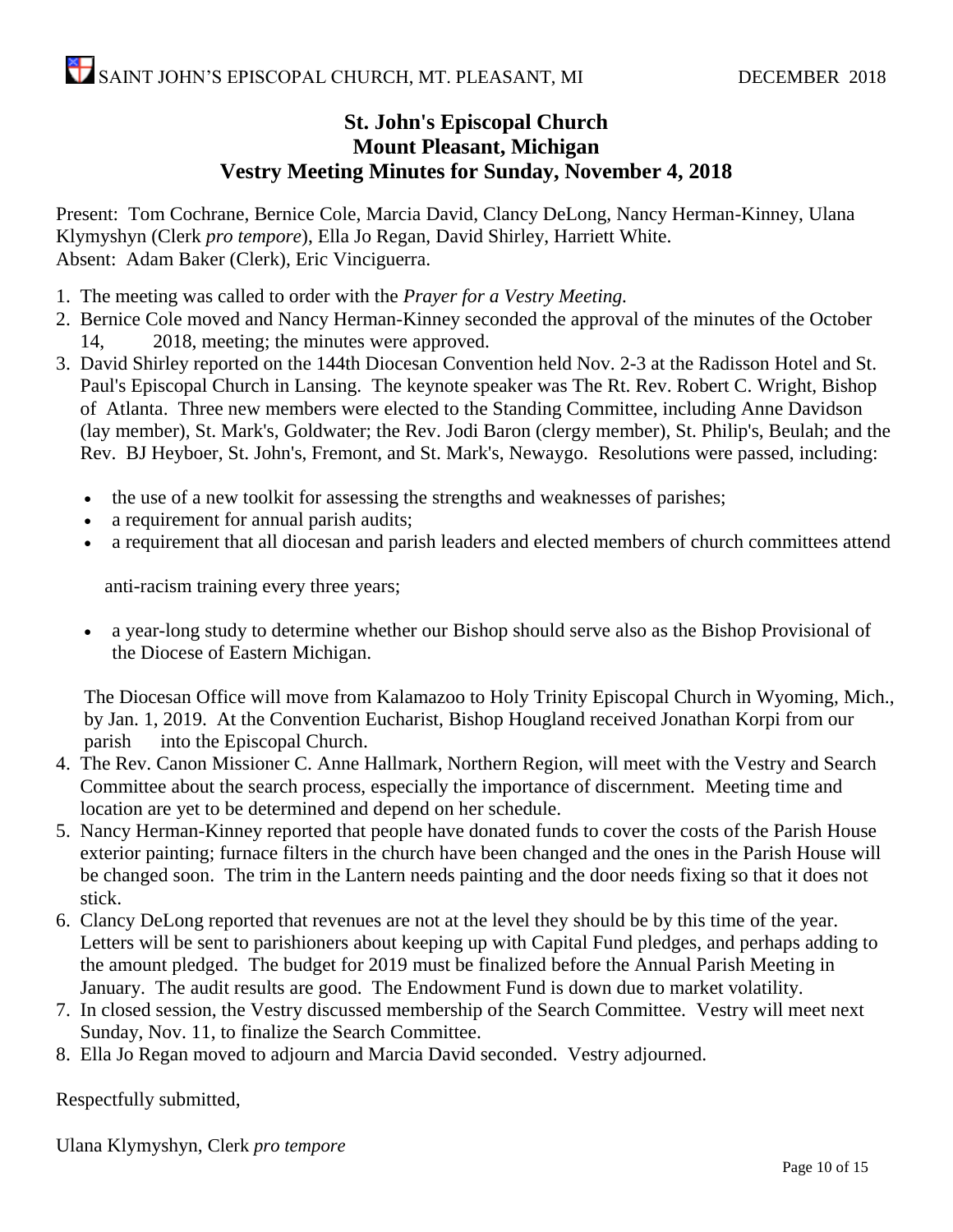#### **VESTRY MEETING MINUTES NOVEMBER 11, 2018**

Present: Adam Baker, Marcia David, Nancy Herman-Kinney, Bernice Cole, David Shirley, Ella Jo Regan,

Tom Cochrane, Harriett White, Eric Vinciguerra, Ulana Klymyshyn. Absent: Clancy DeLong.

Tom Cochrane opens the meeting with the *Prayer for a Vestry Meeting.*

David moves Vestry go into closed session to discuss Search Committee membership; Nancy seconds. Vestry moves to closed session.

David moves Vestry return to public session; Marcia seconds. Vestry returns to public session.

Tom moves we appoint Adam Baker, Alice Ciccu, Marcia David, Jessica Hart, Tim Hartshorne, Candy Henderson, David Kinney, Ulana Klymyshyn, Jonathan Korpi, Carol Lauffer, Marian Matyn, and Lara Raisanen to the Search Committee, and that in the event that members of the Search Committee fall below nine, then the Vestry will appoint replacements.. Eric seconds. Vestry approves the motion. We now have Search Committee appointed.

Eric moves Vestry adjourn; Tom seconds. Vestry adjourns.

Faithfully submitted,

Adam Baker, Clerk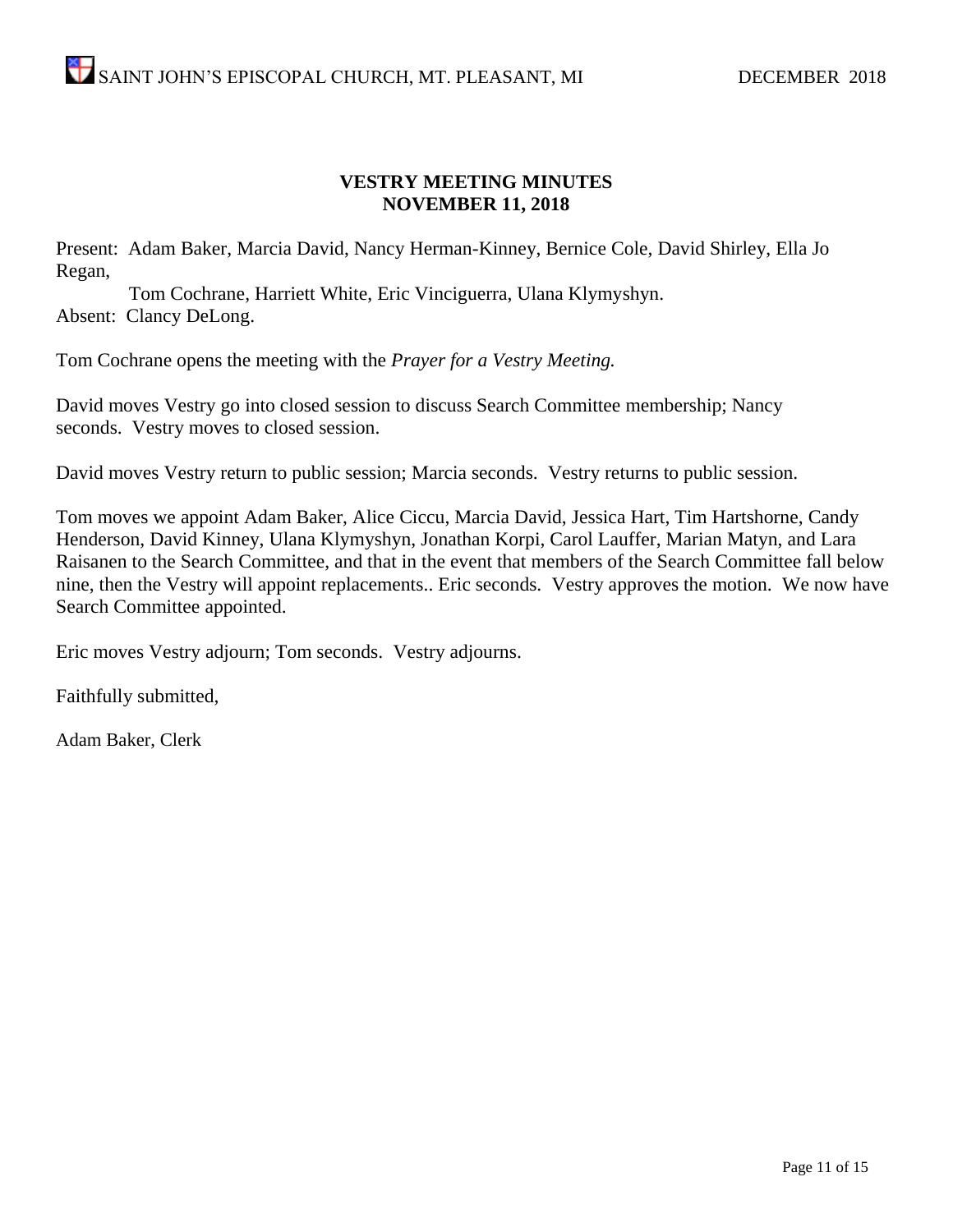October 2018 Financial Report

Below is a summary of operating fund activity through the end of October (83.33%).

Unrestricted operating fund receipts............................................ \$ 148,428.98 (76.27% of budget) Unrestricted operating fund expenditures....................................... 162,303.71 (83.40% of budget)

#### **Operating fund receipts over (under) expenditures................. \$ (13,874.73)**

The figures above show that income is 7% below budget, while expenses are tracking with budget. Shortage in projected income accounts for the loss to date. Also, the Capital Fund has less than two loan payments in reserve.

Please make sure that your pledges and Capital Fund gifts are up to date.

#### **Cash balances on October 31, 2018 are as follows:**

| Capital Campaign funds balance on January 1, 201820,103.05  |  |
|-------------------------------------------------------------|--|
| Capital Campaign funds balance on October 31, 2018 9,162.93 |  |

#### **Capital Fund Activity For October:**

 **Net Activity ..................................................... (1,626.06)**

#### **BUILDING PROJECT**

| Non-Capitalized Expenses (Bank Fees/Interest) 17,671.11 |  |
|---------------------------------------------------------|--|

 **Subtotal..........................................................460,016.82**

Anticipated Expenses:

#### **TOTAL PROJECT COST.....................................475,910.92**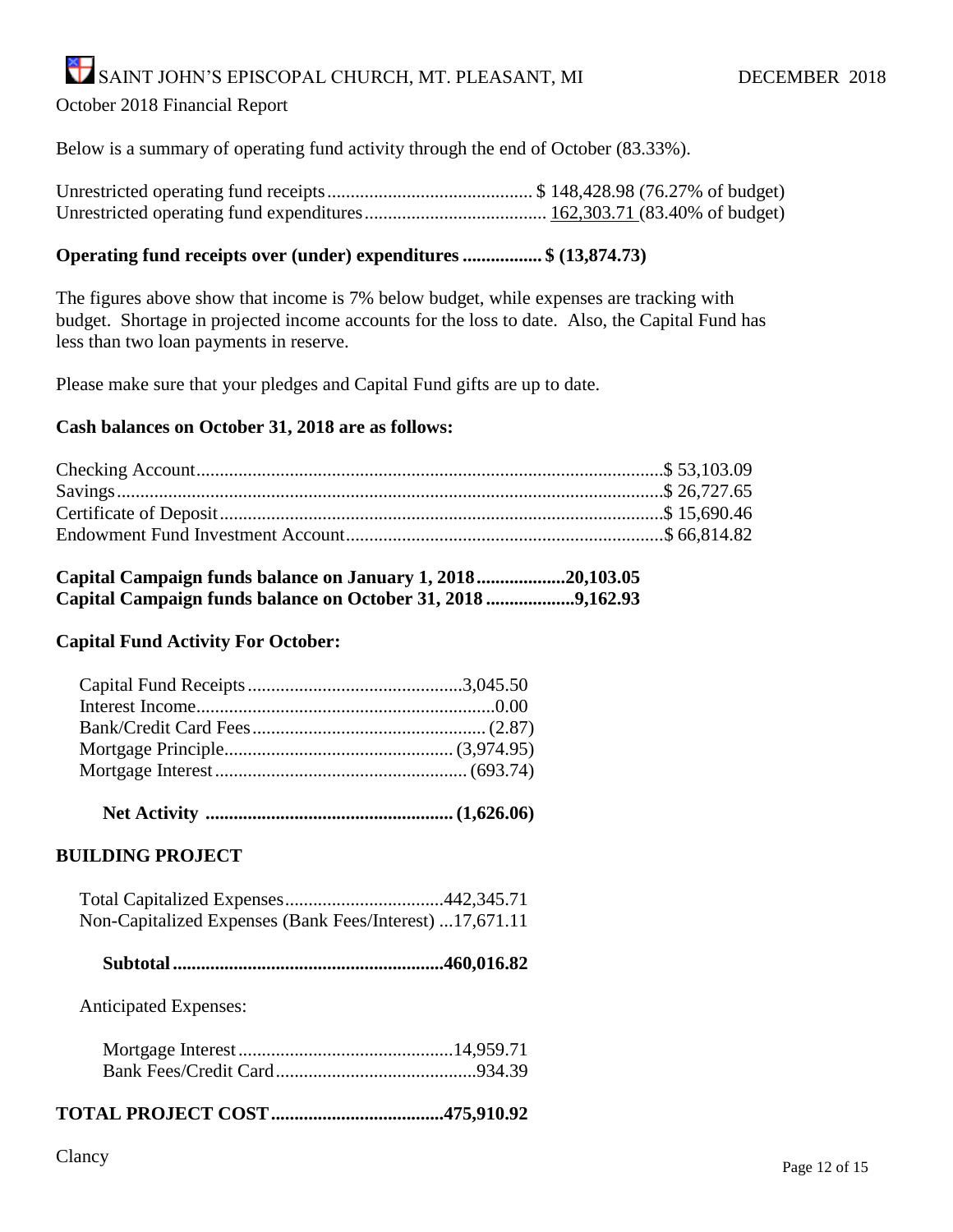#### **ANGLICAN WORTHIES**

#### 337. Arnold, Matthew (1822-1888) Poet & Essayist

"How is a full and enjoyable life to be lived in a modern industrial society," Carol Christ asks? Matthew Arnold's poetry, she believes, raised the question, and his essays provided some answers. The first great critic of Victorian society was the agnostic Thomas Carlyle (1795- ); the second was Matthew Arnold. After \*Tennyson and Browning, Arnold is generally ranked third among the Victorian poets, but this may be due to his comparatively slim output. His poetry is gritty, lacking in sentimentality. Unlike Tennyson's, Arnold's poetry is almost free of any cloying or personal appeal; the reader stands at a distance from it, wishing he were closer. The essays seem more accessible, more congenial; as an older man, Arnold seemed to have come to terms with himself with a new voice. He may never have believed that he laid his father's ghost, but I think we will see that he did.

If you have been faithfully reading this series of Victorian Worthies, Arnold's name should ring a bell. Matthew was the oldest son of Thomas \*Arnold, the Broad Church priest and legendary headmaster of Rugby School, whose reputation for pity, earnestness, and spiritual energy the young lad had to grow up with. Matthew was born in 1822 in Laleham, an obscure village on the upper reaches of the Thames. As an infant he was thought to be, in David Edwards' words, "backward and bad-tempered." (He had to wear irons to straighten out his legs; (his father called him "the Crab). He stammered; he was thought "dreamy." Someone said that "Matt does not know what it is to work because he so little knows what it is to think." There was such a concern in the family that he might prove an unhealthy influence on the other children that for a while he was kept apart from them.

He was originally sent to Winchester for school but got into trouble with the other boys who bullied him because he told a teacher that he thought the schoolwork too easy! In 1828 his life was jolted when his father was named head of Rugby School, which had fallen into decline. Young Matthew was transferred to Rugby, under his father's eye, so to speak. His father, distinguished for his spiritual energy, his vision, and his high moral earnestness, transformed Rugby while his son was witness to it, certainly making his parent a hard act to follow. It should not be thought, however, that the elder Arnold was insensitive to his unusual son. On the contrary, he loved his son, though I am sure his found Matthew something of a puzzle. Rugby was where Matthew made some of his most important friends—Arthur Hugh \*Clough, Thomas Hughes (author of *Tom Brown's School Days* [1857], and the future Dean of Westminster, A.P. \*Stanley. Among this quartet, Clough was considered the most promising boy (and ultimately proved the most disappointing). Arnold's letters to Clough make clear that he was not comfortable with his father's temperament. Summers were spent in the Lake District. Here the young boy met \*Wordsworth. The Poet Laureate took a liking to him.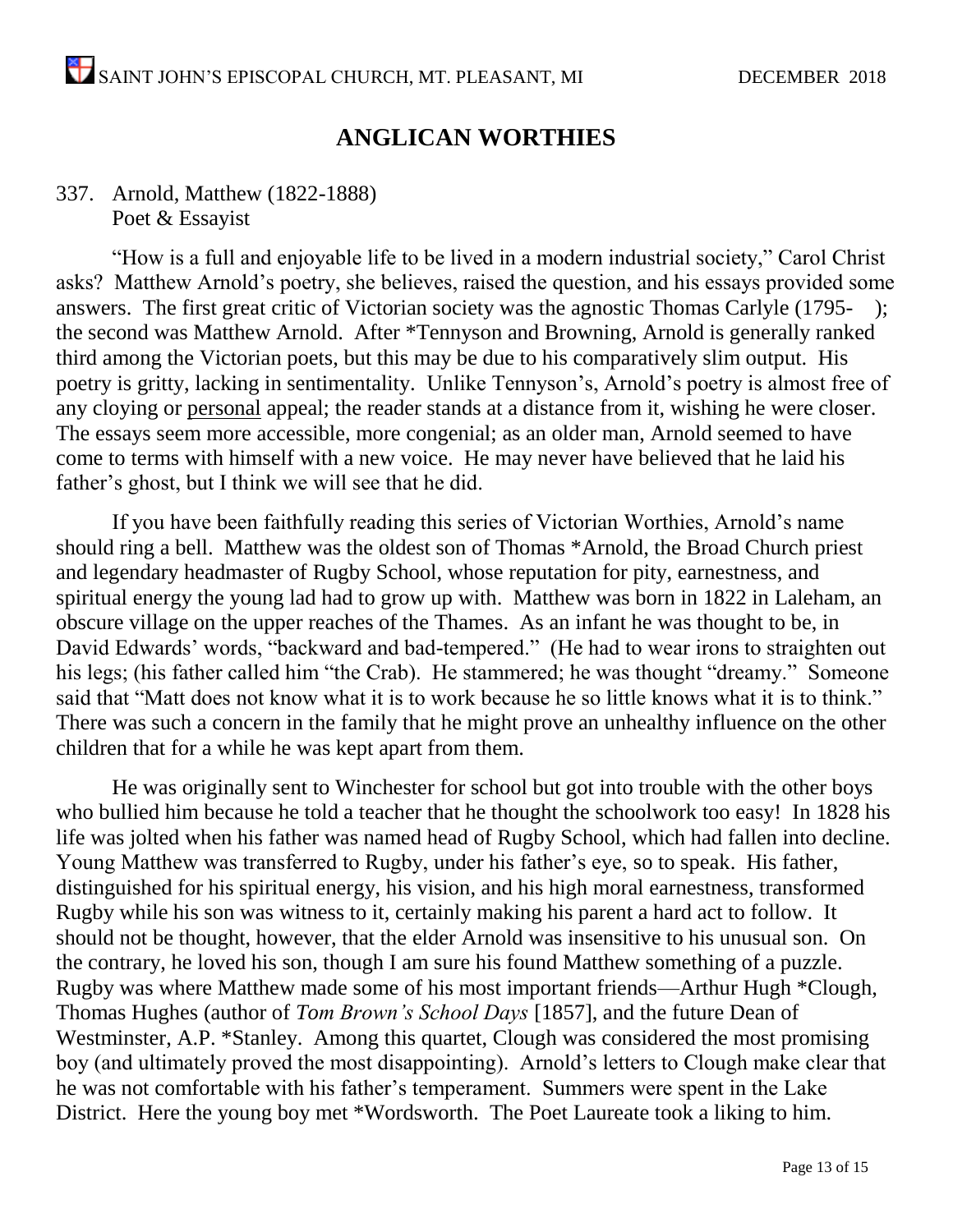Matthew was admitted to Balliol, Oxford's most prestigious college. His father was amazed. Like Benjamin Disreali, with whom he would have little in common, Matthew was a "dandy" as a college student, especially in dress. He wore his hair long and sported colorful waistcoats. Professor Christ describes him as "alternately languid or merry in manner," the bearer of irreverent jokes, shocking the other solemn undergraduates. He did not study seriously; he read stuff the others were not reading, especially French authors—and Spinoza, one of the great philosophical skeptics of the seventeenth century. Edwards tells us that, like many undergraduates, Matthew enjoyed the style of \*Newman's "Roman" sermons, which the Oxford Tractarian give every Sunday afternoon at the parish of St. Mary's and went out of his way to pay his respects to the priest, "but the alleged discovery of the living God in the living Church always struck him as revived medievalism, and as 'impossible' for free, modern minds."

And he fell in love! Matthew become obsessed with the great French actress Rachel (1821- 1858) and George Sand (1804-1876), the popular novelist who wore men's clothes and smoked cigars. Mlle. Rachel was a genius in portraying passion. Professor Trilling says that she was so perfect that her intense passions could not shatter her perfection. She was especially noted for her portrayals of Racine's heroines when she was only seventeen. Arnold went to see her every time she played in London. (Clough said, "Matt is full of Parisienism.") He obtained an interview with Mlle. Sand at her country estate; Chopin was there.

Clough may have worried about Arnold the most; he tells us that his friend never rose until noon and otherwise did not take his meals in hall like the others. He skipped chapel. Clearly he was trying to be different, liberated. His years at Benjamin \*Jowett's college seemed wasted. When his friends held reading parties for exams, Matthew went fishing. His companions forced him to cram. The results were disappointing; he got only seconds. An insult to Rugby and all that his family and friends expected of him! But unlike Clough he did not walk back to Rugby disheartened. And his mentors apparently were not deceived in him, for he was offered a fellowship at Oriel the following year. He taught just one year. But his last years in college were ones of grief.

In 1842, at their summer retreat, the Reverend Thomas Arnold, died, a heart attack waiting to happen. This event came as a shock and left the family bereft. David Edwards says that the family had seemed to have lived through their famous patriarch, and "when Rugbeians at Oxford and elsewhere heard that the Doctor was dead, an important part of their world died; and for some, nothing ever took its place." In the words of Professor Christ, the elder Arnold was "a teacher who instilled into his pupils and earnest preoccupation with moral and social issues, and also an awareness of the connections between liberal studies and moral life." His son had been both attracted and repelled by it. A.P. Stanley's publication of the elder Arnold's correspondence and Hughes' novel extended Thomas Arnold's reputation decades until the impact of Frederick \*Temple. Augmenting the grief of the family, Arnold's sister Jane was jilted by a Rugby master just three weeks before the wedding. The effect on Matthew was devastating. Studying his life, one wonders whether he ever got over it. In Edwards's words, his father's death "came before [his son] had achieved an understanding with him." In other words, his relationship with his father was far from "complete." Matthew's letters thereafter contained many admissions of "his desire to vindicate himself after his father's distrust." He was most likely at work on his poetry those college years. --hlf